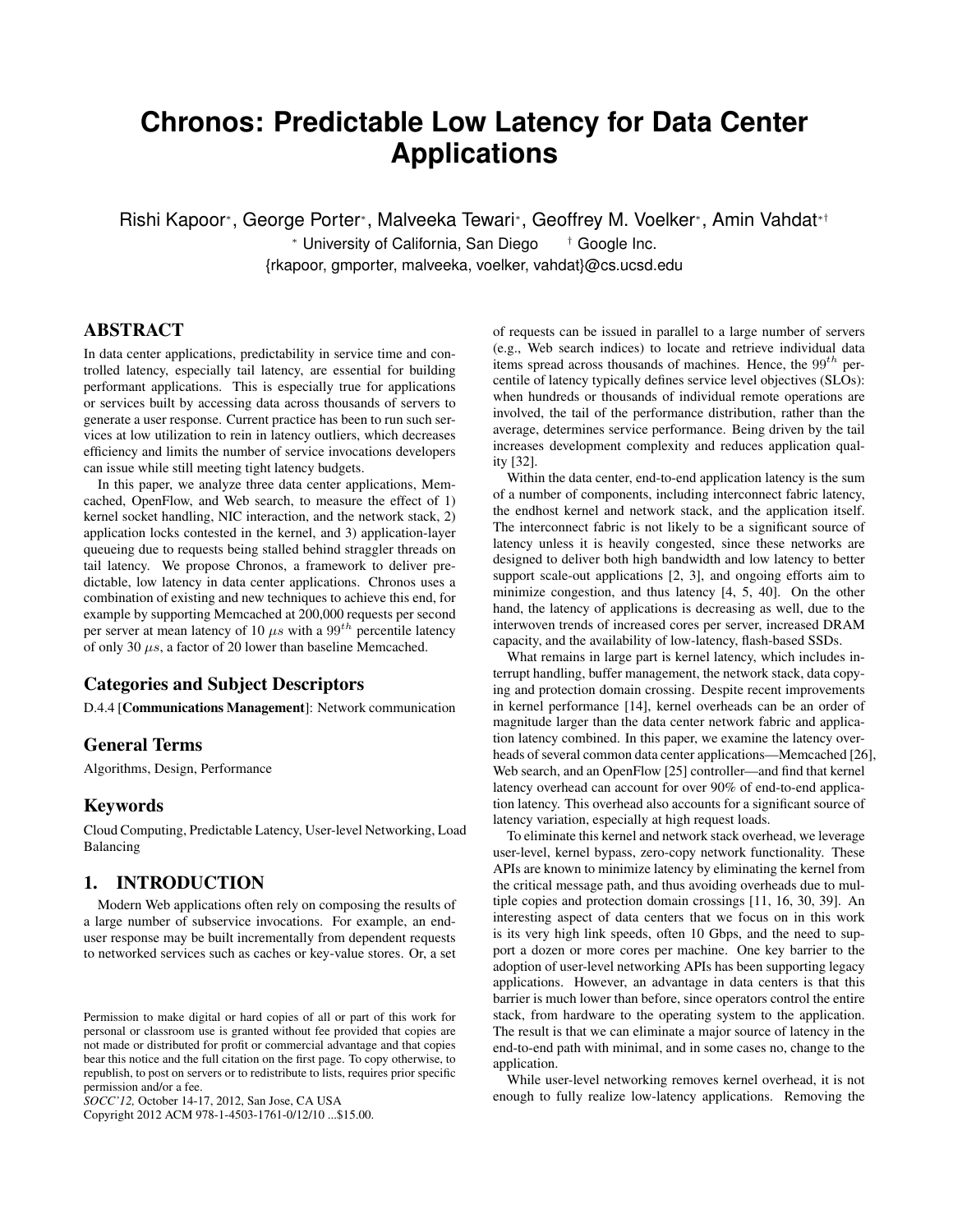

Figure 1: As the scale of the Partition/Aggregate communication pattern increases, latency increases due to stragglers.

kernel from the network path leaves the application responsible for handling hotspots in load, and if application threads contend for locks, that contention still occurs in the kernel. To address these challenges, we propose Chronos, a communication framework that leverages both kernel bypass and NIC-level request dispatch to deliver predictable low latency for data center applications. Chronos directs incoming requests to concurrent application threads in a way that drastically reduces, and in some cases eliminates, application lock contention. Chronos also provides an extensible load balancer that spreads incoming requests across available processing cores to handle skewed request patterns while still delivering lowlatency response time.

Our evaluation shows that Chronos substantially improves data center application throughput and latency. We show that Memcached implemented on Chronos, can support 200,000 requests per second with a mean operation latency of  $10\mu s$  with a  $99^{th}$ percentile latency of only 30  $\mu s$ , a factor of 20 lower than unmodified Memcached. We find similar benefits for Web search and the OpenFlow controller.

Contributions: In summary, Chronos makes the following contributions: We (1) analyze impact of tail latency on data center traffic patterns; (2) analyze sources of latency and latency variation, exposing application bottlenecks with user-level networking APIs; (3) design a framework using user-level networking APIs that leverages NIC-support to reduce lock contention and perform efficient load balancing to reduce the tail latency in data center networks; and (4) evaluate the resulting performance of three representative applications on a testbed with 50 servers.

## 2. BACKGROUND AND MOTIVATION

In this section we discuss the effect of latency and high latency variation on two data center workload patterns — (1) Partition/Aggregate, (2) Dependent/Sequential traffic pattern and how high latency variation impacts the end-to-end performance and operation of data center applications. We use Memcached as an example of each of these communication patterns. Memcached is a popular, in-memory Key-Value (KV) store, deployed at Facebook, Zynga, and Twitter [10, 26]. Its simple API consists of operations that get, set, delete, and manipulate KV pairs. For high throughput, Memchached requests are typically issued using UDP [33].

In this section, we seek to show that the end-to-end latency for the Partition/Aggregate communication pattern is driven by the taillatency at scale. In the case of the Dependent/Sequential pattern,

the tail latency determines the number of service invocations allowed within the SLO. Thus, it is important to reduce the variance in service latency in addition to bringing down overall latency.

#### 2.1 The Partition/Aggregate Pattern

In the Partition/Aggregate communication pattern, data is retrieved from a large number of servers in parallel prior to being combined into a response for the requesting service. An example of this pattern is a horizontally scaled Web search query that must access state from hundreds to thousands of inverted indices to generate the final response. The achievable service-level objective of an application relying on this pattern is limited by the slowest response generated, since all requests must complete before a response can be sent back to the user. In practice, this means that the latency seen by the end user approaches the tail latency of the underlying services. Here, the key insight is that increasing the number of servers increases the probability of hitting the tail latency more often, and hence increases the overall latency seen by the end user. We now show this straggler behavior both theoretically and experimentally.

Analysis: We first consider a client issuing a single request to each of S service instances in parallel. For simplicity, we assume the service time is an independent and identically distributed (i.i.d.) random variable with a normal distribution. Consider an S-length vector of the form:

$$
\vec{v} = \langle N(\mu, \sigma), N(\mu, \sigma), ..., N(\mu, \sigma) \rangle
$$

where  $N()$  is the normal distribution, and  $\mu = 90 \mu s$  and  $\sigma =$  $50\mu s$  (these values are based on our observations of Memcached's latency, described in Section 3). We estimate service time by computing values of sets of i random variables, where i ranges from 1 to 100. For each set we compute the maximum over the values of the variables in the set, repeating each measurement five times to determine the latency and variance. Figure 1(a) shows the result.

As the number of servers increases, the maximum observed value in  $\vec{v}$  increases as well. We also plot the  $50^{th}$  and  $99^{th}$  percentiles of the underlying  $N(90, 50)$  distribution. In this simulation, when the number of servers is small, the maximum expected latency is close to the mean of 100  $\mu s$  (the 50<sup>th</sup> percentile of the random variable). However, as  $S$  grows the maximum observed value approaches the  $99<sup>th</sup>$  percentile value of  $254.25\mu s$ . In this way, the end-to-end latency of the Partition/Aggregate communication pattern is driven by the tail-latency of nodes at scale.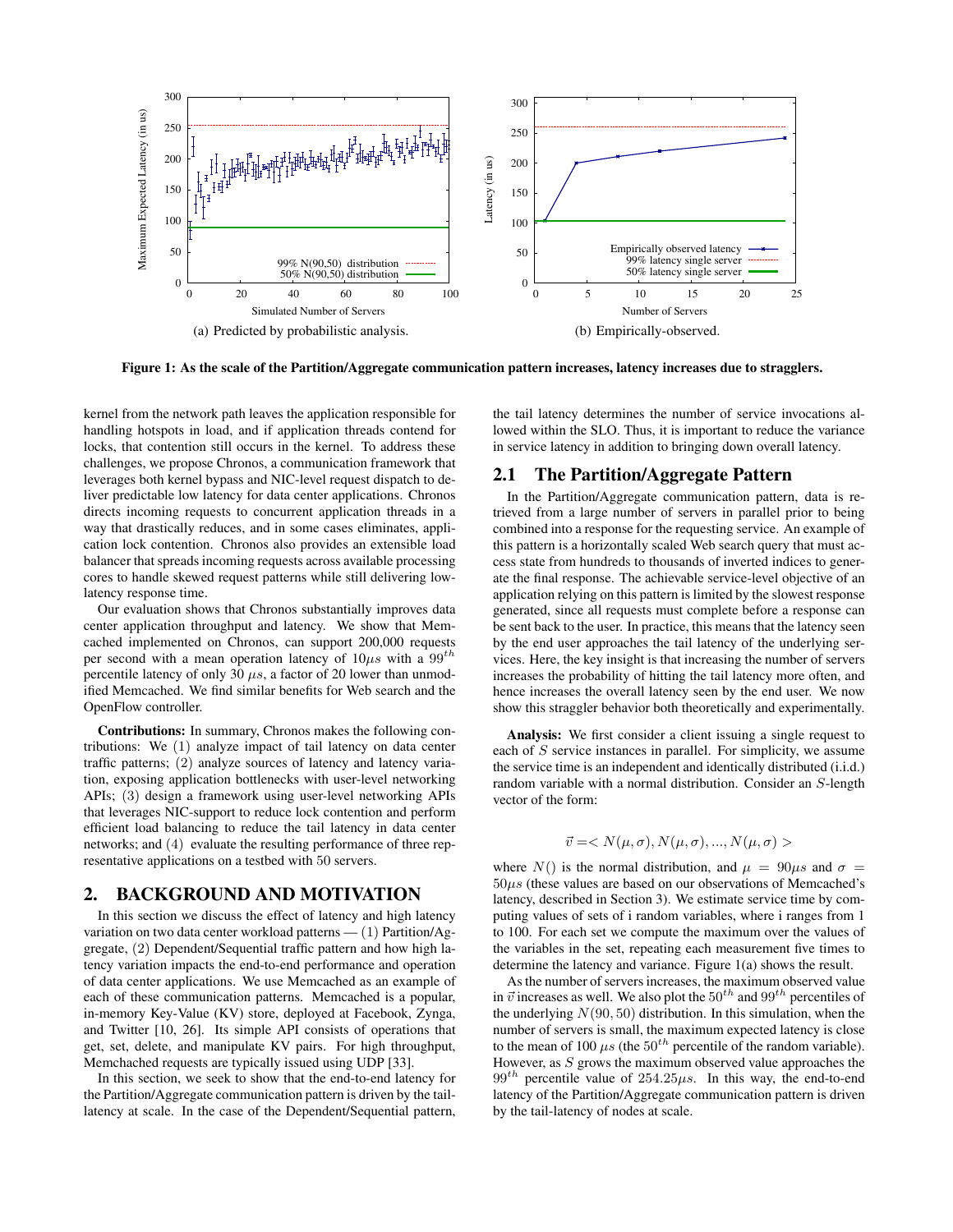

Figure 2: For the Dependent/Sequential communication pattern, the number of subservice invocations permitted by the developer to meet end-to-end latency SLAs depends on the variance of subservice latency.

Experimental validation: To validate the above probabilistic analysis, we perform the following experiment on our testbed. We set up six Memcached clients, each on different machines, and measured the latency seen by one of these clients. Each client issues S parallel *get* requests to a set of S server instances (where S ranges from 1 to 24). Clients waits for response from all the servers before generating next set of requests. Each server instance runs on its own machine. In addition, we used the *memslap* load generator included with Memcached to generate requests uniformly distributed across the key-space at a low request rate, so as not to induce significant load on the servers.

Figure 1(b) shows the results of experiments and observed singleserver median latency (approximately  $100\mu s$ ) and the  $99^{th}$  percentile of latency (approximately  $255\mu s$ ). As expected, when issuing a single request to a single server the observed latency is nearly the  $50<sup>th</sup>$  percentile of service time. However, as S increases, the observed latency of the set of requests quickly approaches the long tail of latency, in this case just below the  $99<sup>th</sup>$  percentile.

#### 2.2 The Dependent/Sequential Pattern

A second network communication pattern in data centers is the dependent/sequential workflow pattern, where applications issue requests one after another such that a subsequent request is dependent on the results of previous requests. Dependent/sequential patterns, for example, force Facebook to limit the number of requests that can be issued to build a user's page to between 100 and 150 [32]. The reason for this limit is to control latency, since a large number of sequential requests can add up to a large aggregate latency. With a large number of sequential requests the number of requests hitting the tail latency will also increase, thus lowering the number of otherwise possible sequential invocations. Another example of this pattern is search queries that are iteratively refined based on previous results.

In both cases, increasing the load on the subservices results in increased service time, lowering the number of operations allowed during a particular time budget. This observation is widely known, and in this subsection we show how it can be validated both through a queueing analysis as well as a simple microbenchmark.

Consider a simple model of a single-threaded server where clients send requests to the server according to a Poisson process at a rate  $\lambda$ . The server processes requests one at a time with an average

service time of  $\mu$ . Since the service time is variable, we model the system as an M/G/1 queue. Using the Pollaczek-Khinchine transformation [7], we compute the expected wait time as a function of the variance of the service time using

$$
W = \frac{\rho + \lambda \mu Var(S)}{2(\mu - \lambda)}
$$

where  $\rho = \lambda/\mu$ .

Based on this model, we can predict the service latency as a function of service load, mean latency, and the standard deviation of variance. To observe the effect of latency variation, we evaluated the model against  $\sigma = 1$  (based on our observations of Memcached), and  $\sigma = 2$  (representing a higher variance service). For each  $\sigma$  value, we use the model to compute the latency, and from that, we compute the number of service invocations that a developer can issue while fitting into a specified end-to-end latency budget, and plot the results in Figure 2(a). As expected, that budget is significantly reduced in the presence of increased latency variance.

To validate this model, we compare the predicted number of permitted service invocations to the actual number as measured with Memcached deployment in our testbed, shown in Figure 2(b). The experimental setup and experiments are described in detail in Section 5.2. Here, we measure the  $99<sup>th</sup>$  percentile of latency for both baseline Memcached as well as Memcached implemented on Chronos (CH) with uniform inter-arrival time and access pattern for requests. Each point in figure represents the number of service invocations permitted with the specified SLA, as a function of the server load, in requests per second.

The overall trends in these simple studies confirm the intuition that delivering predictable, low latency response requires not just a low mean latency , but also a small variation from the mean.

## 3. LATENCY CHARACTERIZATION

In this section, we give a detailed analysis of the main components contributing to the end-to-end latency in the data center applications. We summarize the results in Table 1 and report the contribution of each component in the end-to-end latency. This includes one-way network latency for a request to reach from the client to the server, the latency at endhost server to deliver the request to the application and application latency for processing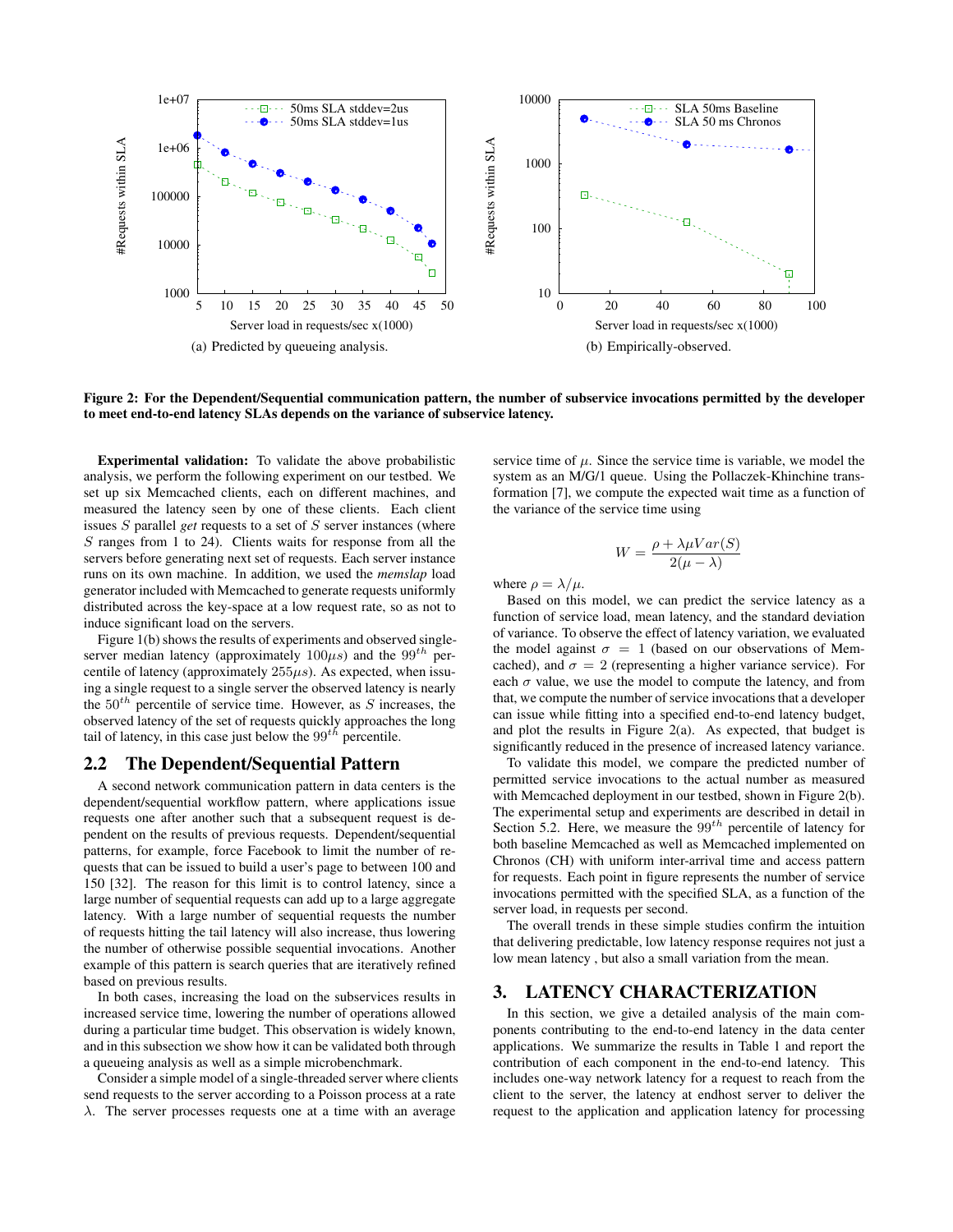| Component   | Description                           | Mean latency $(\mu s)$ | 99 % ile latency $(\mu s)$ | Overall share |
|-------------|---------------------------------------|------------------------|----------------------------|---------------|
| DC Fabric   | Propagation delay                     |                        |                            |               |
|             | Single Switch                         | l -4                   | 40-60                      | 1%            |
|             | Network Path <sup>†</sup>             | o                      | 150                        | 7%            |
|             | Net. serialization                    | 1.3                    | 1.3                        | 1.4 $%$       |
| Endhost     | <b>DMA</b>                            | 2.6                    | 2.6                        | 3%            |
|             | <b>Kernel</b> (incl. lock contention) | 76                     | 1200-2500                  | $86 - 95%$    |
| Application | Application*                          | າ                      |                            | $2\%$         |
|             | <b>Total latency</b>                  | 88                     | 1356-2656                  | $100\%$       |

Table 1: Latency sources in data center applications. The underlying operating system is Linux 2.6.28. †The network fabric latency assumes six switch hops per path and at most 2-3 switches congested along the path. Switch latency is calculated assuming 32 port switch with a 2MB shared buffer (i.e., 64KB may be allocated to each port). \*Application latency is based on Memcached latency.

the request and sending the out the response from the server. As a concrete example, we further analyze the impact of server load and lock contentions due to concurrent requests on the Memcached server latency.

#### 3.1 Sources of End-to-End Application Latency

Data center Fabric: The data center fabric latency is the amount of time it takes a packet to traverse the network between the client and the server. This latency can be further decomposed into propagation delay and in-switch delay. Within a data center, speed of light propagation delay is approximately 1  $\mu s$ . Within each switch, the switching delay is approximately  $1-4 \mu s$ . Low-latency, cut-through switches further reduce this packet forwarding latency to below one microsecond. A packet from client to server typically traverses 5–6 switches [3]. A packet can also suffer queueing delay based on prevailing network congestion. We calculate the queueing delay by measuring the additional time a packet waits in switch buffers. Typical commodity silicon might have between 1– 10MB buffers today for 10Gbps switches. However, this memory is shared among all ports. So for a 32-port switch with relatively even load across ports and with 2MB of combined buffering, approximately 64KB would be allocated to each port. During periods of congestion, this equates to an incoming packet having to wait for up to 50  $\mu s$  (42 1500-byte packets) before it can leave the switch. If all buffers along the six hops between the source and destination are fully congested, then this delay can become significant. Several efforts described in Section 7 aim to minimize congestion and thus latency. We expect that, in the common case, the networks paths will be largely uncongested. While in network bottlenecks such as delay in data center fabric are outside the scope of this effort, the value of Chronos is that it addresses the key latency bottlenecks in the endhost to deliver low-latency services.

End-host: Endhost latency includes the time required to receive and send packets to and from the server NIC, as well as delivering them to the application. This time includes the latency incurred due to network serialization, DMA the packet from the NIC buffer to an OS buffer, and traversing the OS network stack to move the packet to its destination user-space process.

To understand the constituent sources of endhost latency under load, we profile a typical Memcached request. We issued 20,000 requests/second to the server, which is approximately 2% network utilization in our testbed. We instrumented Memcached 1.6 beta and collected timestamps during request processing. To measure the server response time, we installed a packet mirroring rule into our switch to copy packets to and from our server to a second measurement server running Myricom's Sniffer10G stack, delivering

precise timestamps for a 10Gbps packet capture (at approx. 20ns resolution). Section 5 presents full details on the testbed setup.

A median request took  $82\mu s$  to complete at low utilization, with that time divided across the categories shown in Table 1. *Network Serialization latency* is based on a 100B request packet and a 1500B response at 10Gbps. *DMA latency* is the transfer time of a 1600B (request and response) calculated assuming a DMA engine running at 5GHz.

Application: This is the time required to process a message or request, perform the application logic, and generate a response. In the case of Memcached, this includes the time to parse the request, look up a key in the hash table, determine the location of value in memory and generate a response for the client. We measured the Memcached application latency by wrapping timer calls around the application. We record the start time of this measurement immediately after the socket *recv* call is issued; the end time is measured just before the application issues the socket *send* call. The application latency in Memcached is  $2\mu s$ . In Section 3.2 we discuss other factors that contribute to application latency, including application thread lock contention.

The remainder of the time between the observed request latency and the above components includes the kernel networking stack, context switch overhead, lock contention, kernel scheduling overhead, and other in-kernel, non-application endhost activity. The contribution of kernel overhead alone accounts for more than 90% of the end-host latency and approximately 85% of end-to-end latency. In the next section, and in rest of the paper, we focus our efforts on understanding the effect of kernel latency on the endhost application performance, aiming to reduce this important and significant component of latency.

## 3.2 End-to-End Latency in Memcached

In this section we further analyze Memcached latency. We show how increasing the load at the server results in queueing of pending requests in the kernel which significantly increases the tail latency. We further show that lock contention for processing concurrent requests also results in significant latency variation.

Effect of server load: To measure Memcached performance, we use a configurable number of Memslap clients [1], which are closed-loop (i.e., each client sends a new request only after receiving the response from the previous request) load generators included with the Memcached distribution to send requests to a Memcached server with four threads. Each client is deployed on its own core to lower measurement variability. We observe that Memcached can support up to 120,000 requests/second with sub millisecond tail latency. We next subject the Memcached server to a fixed request load, and observe the distribution of latency.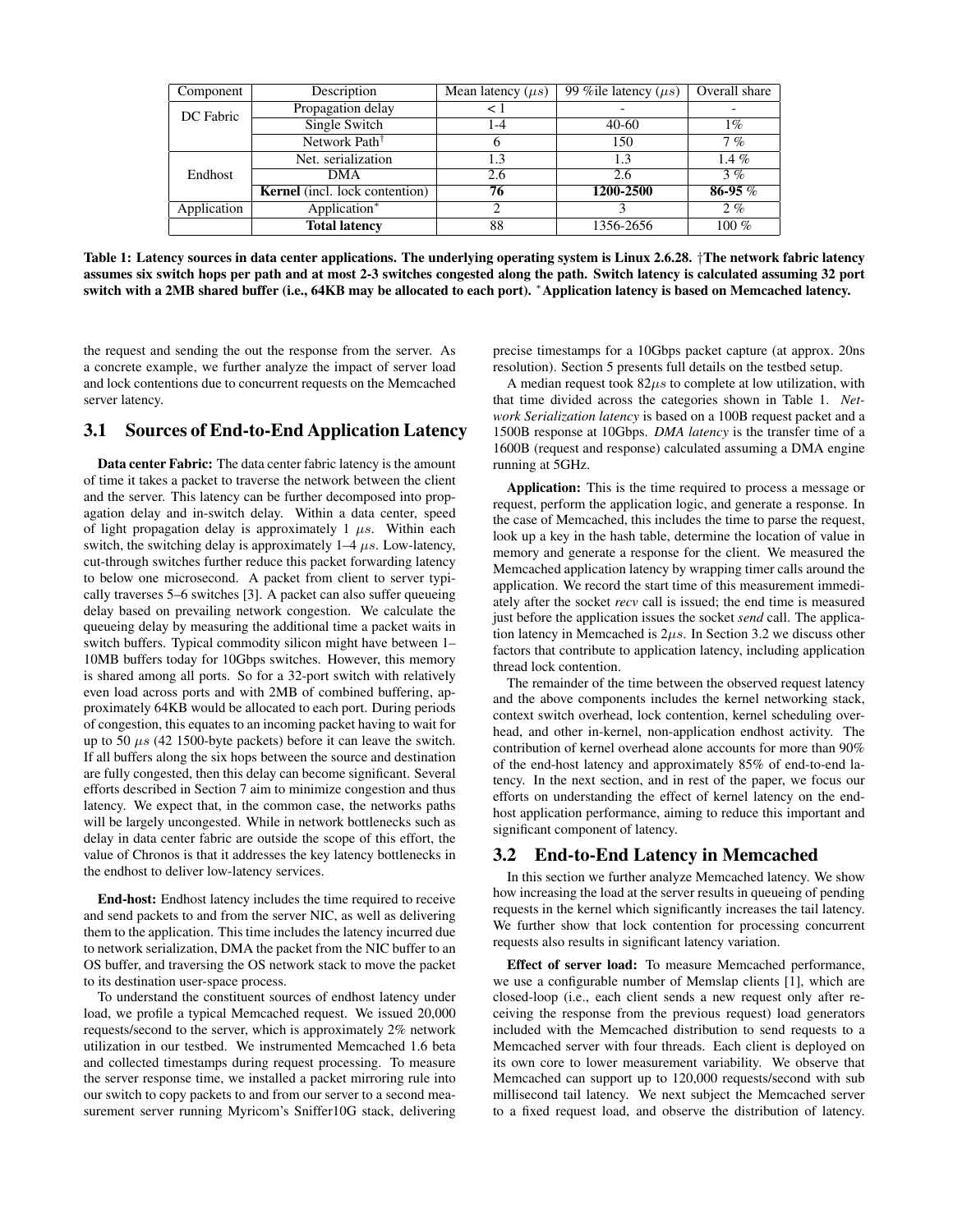

(a) Memcached latency distribution at 30% (low) utilization, (b) Memcached latency distribution at 70% (high) utilization

Figure 3: Latency of a Memcached server at a fixed load with varying numbers of closed-loop clients.

We evaluated the server at a low request load of 40,000 requests per second, which is approximately 30% of the server's maximum throughput, and also at a high load of 90,000 requests per second, or about 70% of its maximum throughput. On each of the 23 client machines, we reserve one CPU core for Linux, leaving seven for client instances, which means we can support up to 161 clients.

At low server utilization (30%), increasing the number of clients had little effect on distribution of latency as shown in Figure 3(a). By increasing the number of clients we increase the number of concurrent requests at the server, even though load offered by each client drops. Most responses completed in under 150  $\mu s$ , with the tail continuing up to approximately 300  $\mu s$ , shown in Figure 3(a). This corresponds to lower levels of load at which developers run their services to ensure low tail-latency. However, at high server utilization (70%), increasing the number of clients had a pronounced effect on observed latency. High load resulted in a significant latency increase as the number of clients increased, reaching a maximum at about  $2,000\mu s$ , shown in Figure 3(b). These measurements aid our understanding of current practices of running services at low levels of utilization. Operating these services at higher utilization necessitates reining in the latency outliers.

Request queueing in the application plays a significant role in the latency increase. Two sources of this queueing are variance in kernel service time and an increase in lock contention within the application due to an increase in concurrent requests. Profiling CPU cycles spent during the experiment shows that the bulk of the time is spent copying data and context switching.

Lock contention: We used the mutrace [27] tool during runtime to validate this last point and saw a significant amount of lock contention. We evaluated a Memcached instance with concurrent requests from 20 memslap clients and found that more than 50% of lock requests were contested, with that contested time accounting for about a third of the overall experiment duration. We found that the source of this lock contention in Memcached was a shared hash table protected by a pthread lock. This lock must be acquired both for update as well as lookup operations on the table. With pthread locks (used by Memcached), contention not only induces serialization, but must also be resolved in the kernel, adding further delay and variance to observed latency.

To quantify lock overhead, we modified a Memchached based Web search application to use two different synchronization primitives, (1) read/write locks and (2) an RCU (read copy update) mechanism [37] in place of the conventional pthread system locks



Figure 4: Web search latency of single Index server.

in Memcached. These synchronization primitives are more efficient for the read-dominant workloads that are common in applications like key-value stores (where the number of get requests is much larger than set requests) and search (where index-update is less frequent than index-lookup).

In addition to using the new locking primitives, we also modify the applications to use user-level networking APIs to bypass the kernel and eliminate kernel overheads in latency. We describe the user-level APIs in more detail in Section 4, but for illustration we can assume that use of these APIs removes kernel overhead completely. Bypassing the kernel with user-level APIs allows us to quantify the overhead caused due to application lock contention alone. For evaluation, we vary the number of memslap clients that send requests to the modified Memcached instances. We used 10 byte keys and 1400-byte values with a get/set requests ratio equal to 9:1 as suggested in [19]. Figure 4 shows the results of this experiment (the 99% and Mean CH search curves correspond to the Chronos results and can be ignored for now). Here, we see that even with an implementation based on read/write locks and RCU, latency remains high. Read/write locks do not scale because the state associated with them (number of readers) still needs to be updated atomically. For a small number of concurrent clients RCU performs well but as load increases there is significant variation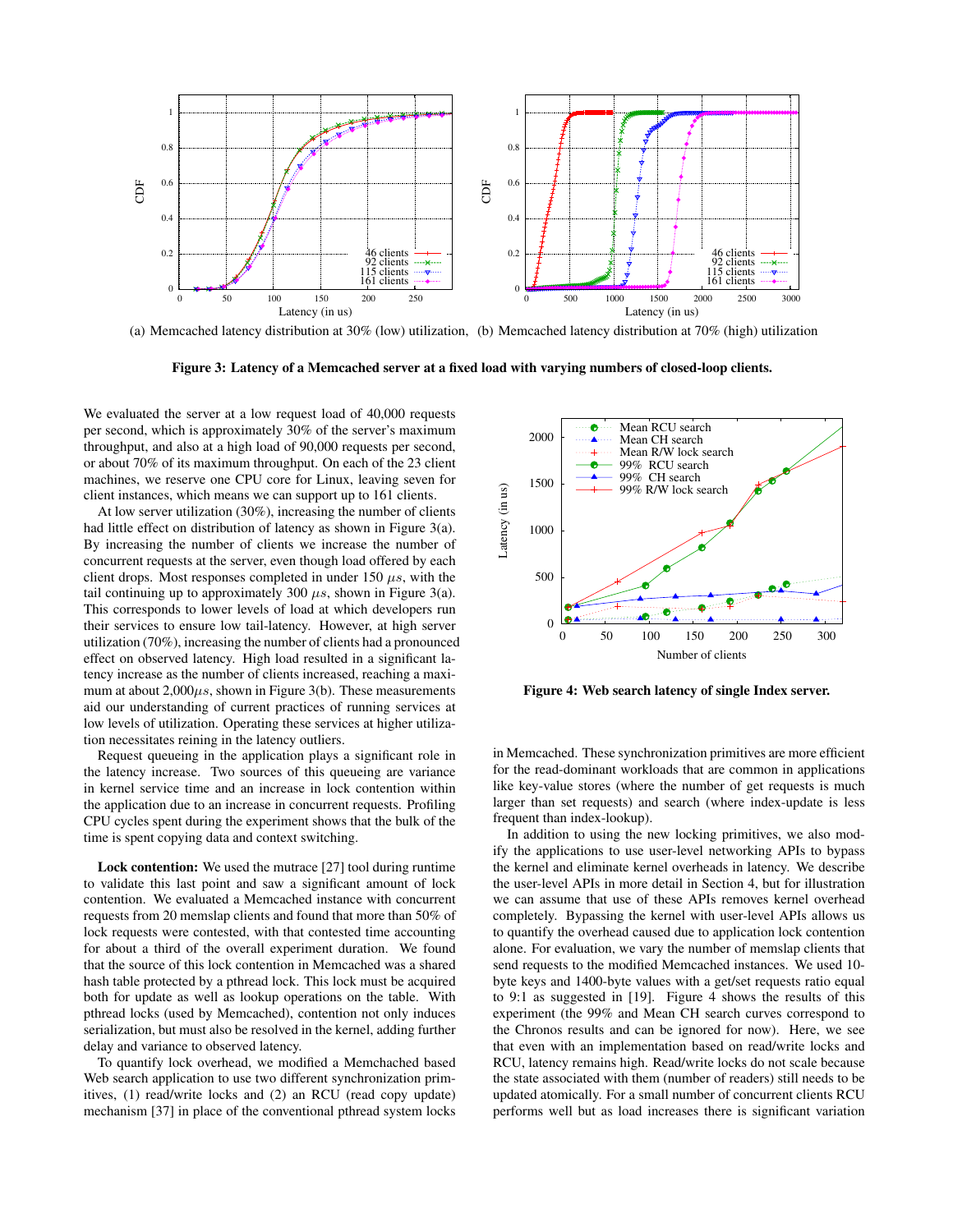Memory



Figure 5: Chronos system overview.

in latency. Note that the performance of these synchronization primitives would be reduced if the workload pattern shifted towards a more write-heavy demand.

## 4. DESIGN

In this section we describe Chronos, an architecture for lowlatency application deployment which can support high levels of request concurrency.

#### 4.1 Goals

Our goal is to build an architecture with these features:

- 1. Low mean and tail latency: Achieve low predictable latency by reducing the overhead of handling sockets and communication in the kernel. Reducing the application tail latency improves the latency predictability and the application performance.
- 2. Support high levels of concurrency with reduced or no lock contention: Reduce or eliminate application lock contention by partitioning requests across application threads within a single endhost.
- 3. Early request assignment and introspection: Partition incoming client requests as early as possible to avoid applicationlevel queue build-up due to request skew and application lock contention.
- 4. Self tuning: Dynamically load balance requests within a single node across internal resources to avoid hotspots and application-level queueing, without assuming apriori knowledge of the incoming request pattern and application behavior.

## 4.2 Design and Implementation

We now describe the design of Chronos (shown in Figure 5). Chronos partitions application data to allow concurrent access by the application threads (described in Section 4.2.2). It maintains a dynamic mapping between application threads and data partitions in a lookup table, and when a packet arrives at the server, Chronos examines the partition ID in the application header and consults the lookup table to steer the request to the proper application thread.

The Chronos load balancer periodically updates the mapping between partitions and application threads to balance the load on each thread such that the request response time is minimized. In Chronos, requests are demultiplexed between application threads early, in the NIC, to avoid lock contention and multiple copies. At a high level, the Chronos request servicing pipeline is carried out in three stages: (1) request handling, (2) request partitioning and (3) load balancing.

#### *4.2.1 Request Handling*

As described in Section 3, a major source of latency in end host applications is the operating system stack. Chronos eliminates the latency overhead introduced due to kernel processing by moving request handling out of the kernel to user-space by using zero-copy, kernel-bypass network APIs. These APIs are available from several vendors and can be used with commodity server NICs [28, 34, 35].

We now explain one possible way of implementing user-level networking. When the NIC driver is loaded, it allocates a region of main memory dedicated for storing incoming packets. This memory is managed as send and receive ring buffers, called NIC queues. To bypass the kernel, an application can request an exclusive handle to one or more receive ring buffers for its different threads. The receive ring buffers are mapped to addresses in the application address space. Outgoing packets from the application are enqueued into a selected ring, and are sent on the wire by the NIC. The incoming packets at the NIC are classified to a receive ring based on the output of a hash function. This classifying function can be implemented in the hardware or in software. Though in-NIC request classification will be most efficient, it is less flexible than a software classifier. Chronos is not tied to any specific NIC implementation for user-level networking as long as it can correctly classify the incoming packets and assign them to the right application thread. For hardware classification, one could extend the receive-side scaling (RSS) feature in the NICs such that it hashes packets into rings based on a custom offset instead of hashing on the fixed 5-tuple in the packet header.

For prototyping Chronos, we use a custom hash function implemented in user space for request classification. The custom hash function enables deep packet inspection and arbitrary processing over the packet contents by executing the hash function on any one of the CPU cores. This function works by registering a C function with the NIC API, and then when a new packet arrives, the NIC will call the function, passing it a pointer to the packet and the packet length. This function returns the receive ring buffer id which the packet should be classified to. Note that there is no additional copying involved. However, software hashing has performance cost as it may cause cache misses. This is because the custom hash function would read the packet header first and then assign it logically to a ring buffer. The packet may then be processed by an application thread on a different CPU core, which may not share an L2 cache with the classifying core. For our implementation, the performance penalty due to user space processing was outweighed by the latency incurred in the kernel. For the simple custom hash functions we implemented the execution overhead is in nanoseconds, less than the packet inter-arrival times for 10 Gbps links.

Finally, note that the application is not interrupted as the packets arrive at the server. Instead, it must poll the receive ring buffer for new packets using *receive()*. For Chronos, we have a dedicated thread monitoring the NIC queues that registers packet reception events with the applications.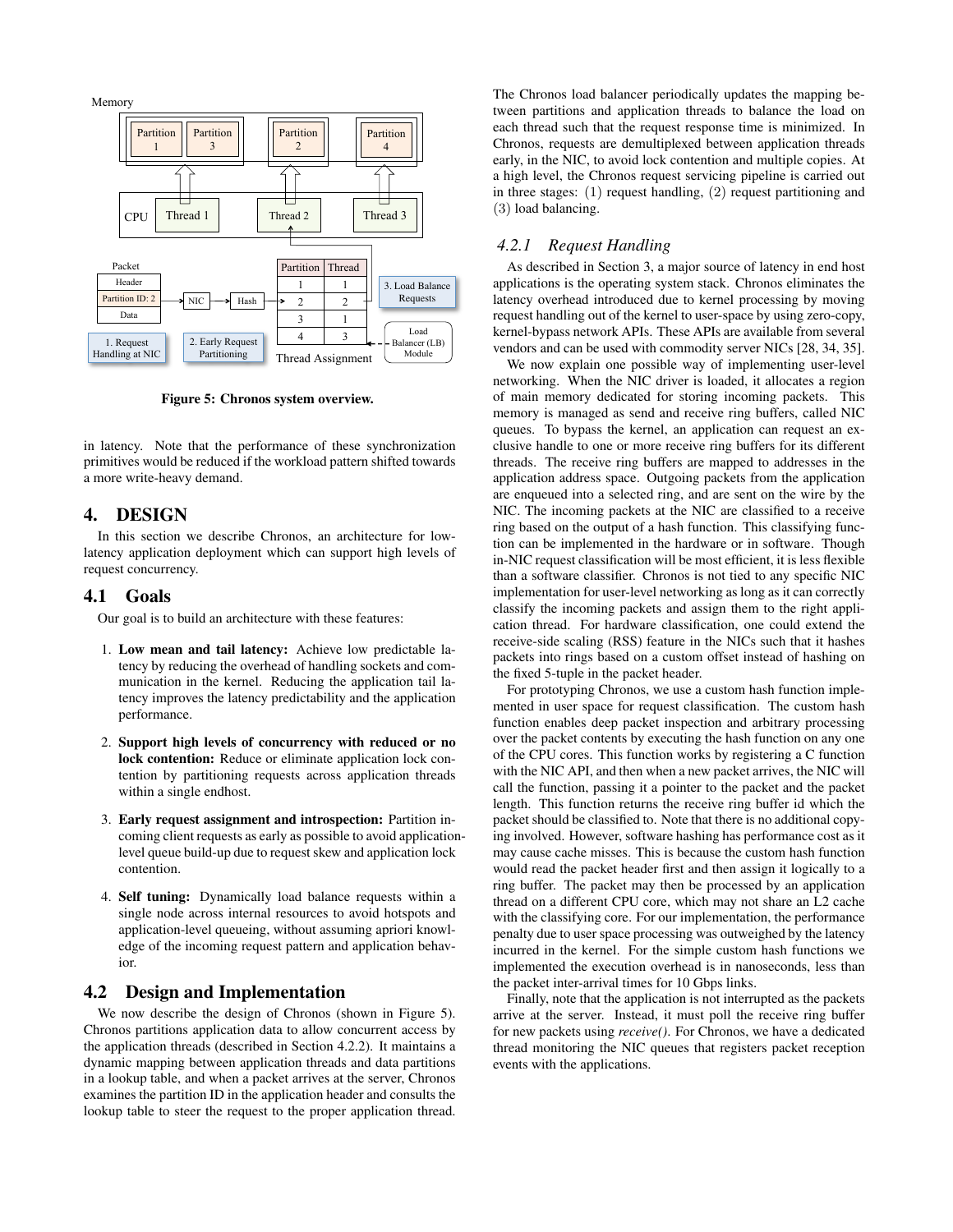#### *4.2.2 Request Partitioning*

Bypassing the kernel significantly reduces the latency, since a request can now be delivered from the NIC to the application in as low as 1-4  $\mu s$ . However, this reduction in packet transfer latency exposes new application bottlenecks namely lock contention, core overloading or processing hot-spots due to skewed requests. These bottlenecks are responsible for significant variation in latency causing unpredictability. A classic approach to reducing lock contention is to separate requests that manipulate disjoint application state as early as possible. Chronos uses this approach and minimizes shared state with static division of the state into disjoint partitions that can be processed concurrently. For instance, in case of Memcached, we replace a single centralized hash table with the entire keyspace and associated slab class lists with  $N$  hash tables and slab class lists with smaller regions of the keyspace. Each of these  $N$  hash tables represents a partition and can now be assigned to a hardware thread for concurrent processing. A single thread can handle multiple data partitions.

With partitioned data, we now need to send each request to the thread handling that partition. Chronos uses a classifying function (described in Section 4.2.1) to examine the application header for the partition ID and steering the request to the receive ring buffer of the thread which handles the data partition for the request. While it is possible to add a new field (partition ID) to the application header to steer requests to the appropriate application threads, we choose instead to overload an existing field. In case of Memcached, we rely on the *virtual bucket*, or *vBucket* field, which denotes a partition of keyspace. For the search application we use the search term itself, and for the OpenFlow controller we use the switch ID.

The partitionable data assumption fits well for classes of applications like key-value stores, search, and OpenFlow. Handling requests for data from multiple partitions is an active area of research [22], and one we hope to study in future work.

#### *4.2.3 Extensible Load Balancing*

The endhost should be able to handle large spikes of load, with multiple concurrent requests, while running the underlying system at high levels of utilization. While static request partitioning helps in reducing lock contention, it could still lead to hot-spots where a single thread has to serve a large number of requests. To this end, we present a novel load balancing algorithm that dynamically updates the mapping between threads and partitions such that the incoming requests are equally distributed across the threads.

We now describe the load balancing mechanism. Chronos uses a classifier based on the partition ID field in the application header, and a soft-state table to map the partition ID field to an application thread. To reduce lock contention, the partition-to-thread mapping should ensure that each partition is exclusively mapped to a single thread. The load balancing module periodically updates the table based on the offered load and popular keys. For simplicity, assume that the Chronos load balancer measures the load on a data partition as a function of the number of incoming requests for that partition. This is true for key-value stores when each request is identical in terms of time required for processing the request (table lookup) but not for applications like in-memory databases. In general, the load on a partition is representative of the expected time taken to process the assigned requests. The number of requests served for each partition is maintained in user space for each ring buffer. A counter is updated by the classifying function while handling requests, and the load balancer could optionally be extended to measure the load in other ways as well. The load on a thread is the total load on all partitions assigned to a thread.

The Chronos load-balancing algorithm divides time into epochs,

Algorithm 1 Chronos Load Balancer updates partitionID to thread mapping based on load offered in last epoch.

|     | 1: $IdealLoad = totalEpochLoad / totalThreads$          |
|-----|---------------------------------------------------------|
|     | 2: for all $k \in \{totalThreads\}$ do                  |
| 3:  | $threadLoadMap[k] = 0$                                  |
|     | $4:$ end for                                            |
|     | 5: for all $v \in partitionID$ do                       |
| 6:  | $t = epochMap.getThread(v)$                             |
| 7:  | <b>if</b> threadLoadMap[t] $\leq$ IdealLoad <b>then</b> |
| 8:  | currentEpochMap. assign(v, t)                           |
| 9:  | threadLoadMap[t].add(v.load)                            |
| 10: | else                                                    |
| 11: | for all $k \in \{totalThreads - \{t\}\}\$ do            |
| 12: | if threadLoadMap[k] $\leq$ IdealLoad then               |
| 13: | currentEpochMap. assign(v, k)                           |
| 14: | threadLoadMap[k].add(v.load)                            |
| 15: | break                                                   |
| 16: | end if                                                  |
| 17: | end for                                                 |
| 18: | end if                                                  |
|     | $19:$ end for                                           |
|     | 20: epoch $Map = currentEpochMap$                       |

where each epoch is of maximum configurable duration  $T$ . The load balancer maintains a mapping of each partition to an application thread in the epoch, *epochMap*, along with per-partition load information. The load balancer also maintains a separate map for measuring thread load, *threadLoadMap* which indicates the number of requests served by an application thread in the current epoch.

The load balancing algorithm greedily tries to assign partitions to the least loaded thread only if the thread to which partition is already assigned is overloaded with requests. This is to avoid unnecessary movement of partitions across threads. When the application starts, the Chronos load balancer initializes the table with a random mapping of partition IDs to threads. Algorithm 1 shows psuedocode for the Chronos load-balancer module. A new epoch is triggered when the duration  $T$  elapses. At the start of a new epoch, the load balancer computes the new mapping as described in Algorithm 1. The load balancer computes the total load in the last epoch and divides that by the number of threads to obtain the ideal load each thread should serve in the next epoch, under the assumption that load distribution will remain the same. In each epoch, it initializes the load for each thread to be zero. It then iterates through all partitions, checking if the thread it is currently assigned to can accommodate the partition load or not. If not, the algorithm assigns the partition to the first lightly loaded thread.

For the proposed algorithm to work effectively, the number of partitions should be at least the number of cores available across all of the application instances. Note that Chronos load balancing does not add to cache pollution that might happen due to sharing of partitions among threads. In fact, the baseline application will have lower cache locality given that all of its threads access a centralized hash table. While the proposed load balancing algorithm tries to distribute the load uniformly on all threads, Chronos can also be used with other load balancing algorithms which optimize for different objectives.

Note that concurrent access to the partitioned data is still protected by a mutex to ensure program correctness, however the partitioning function ensures that there is a serialized set of operations for a given partition. The only time that two application threads might try to access the same partition is during the small windows where the load balancing algorithm updates its mapping. This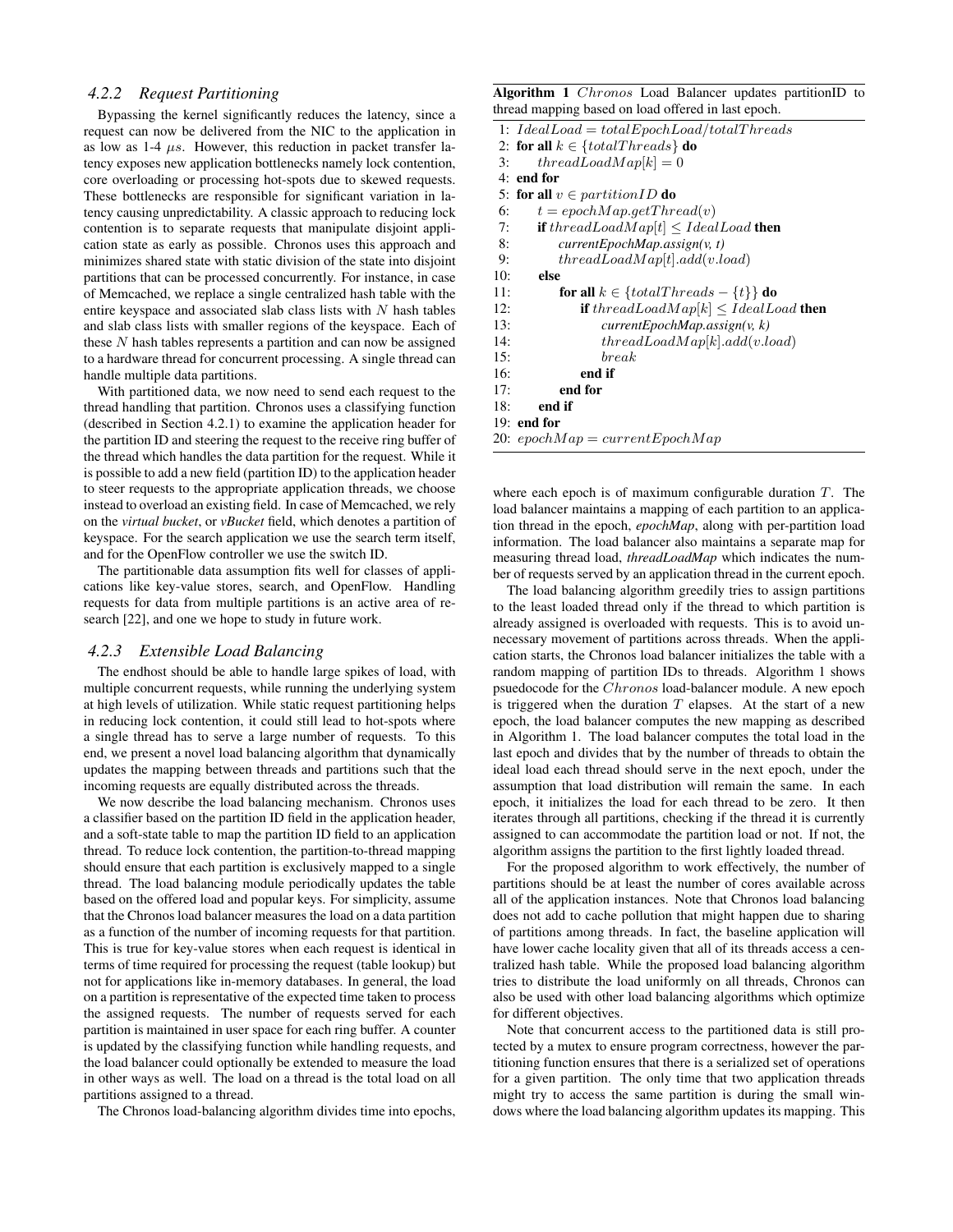remapping can cause some requests to follow the new mapping, while other requests are still being processed under the previous mapping. We will show in the evaluation that this is a relatively rare event, and for reasonable update rates of the load balancer, would not affect the  $99<sup>th</sup>$  percentile of latency.

## 4.3 Application Case Studies

Chronos does not require rewriting the application to take full advantage of its framework. Chronos requires only minor modifications to the application code for using the user-level networking API. To demonstrate the ease of deploying Chronos, we port the following three data center applications to use Chronos and evaluate the improvement in their performance.

Memcached: Rather than building a new key-value store, we base Chronos-Memcached (Chronos-MC) on the original Memcached codebase. Chronos-MC is a drop-in implementation of Memcached that modifies only 48 lines of the original Memcached code base, and adds 350 lines. These modifications include support for user-level network APIs, for the in-NIC load balancer, and for adding support for multiple partitions.

Web Search: Another application we consider is Web search, a well-studied problem with numerous scalable implementations [15, 20]. We choose Web search since it is a good example of a horizontallyscalable data center application. Web search query evaluation is composed of two components. The first looks up the query term in an inverted-index server to retrieve the list of documents matching that term. The second retrieves the documents from the document server. The inverted index is partitioned across thousands of servers based on either document identifier or term. For Chronos-WebSearch (Chronos-WS), we implement term-based partitioning. We wrote our own implementation of Web search based on Memcached.

It is important that Web search index tables are kept updated, and so modifications to them are periodically necessary. One approach is to create a completely new copy of the in-memory index and to then atomically flip to the new version. This would impose a factor of two memory overhead. Another option is to update portions of the index in place, which requires sufficient locking to protect the data structures. We implemented an index server using read/write locks and UNet APIs. The index server maintains the index-table as search term and associated documents IDs, as well as word frequency and other related information. We also implemented a version of the index server with an RCU mechanism from an opensource code base provided by the RCU authors [37]. We modified it to work with the UNet APIs. Chronos-WS further divides the index server table into several partitions based on terms for efficient load balancing.

OpenFlow Controller: We also implemented an OpenFlow controller application on Chronos (Chronos-OF) using code provided by [29]. This application is different from the Memcached and Web search applications since it is typically not horizontally scaled in the same way as these other applications. However, given that the OpenFlow controller can be on the critical path for new flows to be admitted into the network, its performance is critical, even if the entire application is only deployed on a single server. This application receives requests from multiple switches and responds with forwarding rules to be inserted in the switch table.

#### 5. EVALUATION

In this section we evaluate the Chronos-based Memcached, Web server and OpenFlow controller using micro and macro-benchmarks. Overall, our results show that:

- Even with Memcached running on the MOSBENCH [13] kernel with an efficient network stack, the tail latency is still high. This justifies the use of kernel bypass networking APIs to deliver predictable low latency.
- Chronos-MC exhibits up to 20x lower mean latency compared to stock Memcached for a uniform request arrival rate of 200,000 requests/sec. For bursty workloads, it reduces the tail latency by 50x for a request rate of 120,000 requests/sec. Reduced tail latency improves the latency predictability and application performance.
- Chronos-MC can effectively scale up to 1 million requests/sec taking advantage of load balancing across concurrent threads.
- Chronos-WS achieves an improvement of 2.5x in mean latency as compared to baseline Web Server application that uses Read/Write locks.
- Chronos-OF achieves an improvement of 12x in mean latency as compared to baseline OpenFlow application.

We now describe our experiment setup, the workloads we use, and performance metrics we measure.

Testbed: We deployed Chronos on 50 HP DL380G6 servers, each with two Intel E5520 four-core CPUs (2.26GHz) running Debian Linux with kernel version 2.6.28. Each machine has 24 GB of DRAM (1066 MHz) divided into two banks of 12 GB each. All of our servers are plugged into a single Cisco Nexus 5596UP 96-port 10 Gbps switch running NX-OS 5.0(3)N1(1a). This switch configuration approximates the ideal condition of nonblocking bandwidth on a single switch. We do not focus on network sources of latency variability in this evaluation. Each server is equipped with a Myricom 10 Gbps 10G-PCIE2-8B2-2S+E dual-port NIC connected to a PCI-Express Gen 2 bus. Each NIC is connected to the switch with a 10 Gbps copper direct-attach cable. When testing against kernel sockets, we use the myri10ge network driver version 1.4.3-1.378 with interrupt coalescing turned off. For userlevel, kernel-bypass experiments we use the Sniffer10G driver and firmware version 2.0 beta. We run Memcached version 1.6 beta, configured to use UDP as the transport layer protocol, along with support for binary protocol for efficient request parsing and virtual buckets for enabling load balancing.

Metrics and Workloads: Like any complex system, the performance observed from Memcached and Chronos is heavily dependent on the workload, which we define using the following metrics: 1) request rate, 2) request concurrency, 3) key distribution, and 4) number of clients. The metrics of performance we study for both systems are the 1) number of requests per second served, 2) mean latency distribution, and 3)  $99^{t\bar{h}}$  percentile latency distributions. To evaluate baseline Memcached and Chronos under realistic conditions, we use two load generators. The first, Memslap [1], is a closed-loop benchmark tool distributed with Memcached that uses the standard Linux network stack. It generates a series of *get* and *put* operations using randomly generated data. We configure it to issue 90% get and 10% put operations for 64-byte keys and 1024 byte values since these values are representative of read-heavy data center workloads [19]. For the results that follow, we found that varying the key size had a minimal effect on the relative performance between Chronos and baseline Memcached. The second load generator is an open-loop load program (i.e client generates requests at a fixed rate irrespective of pending previous requests) we built in-house using low-latency, user-level network APIs to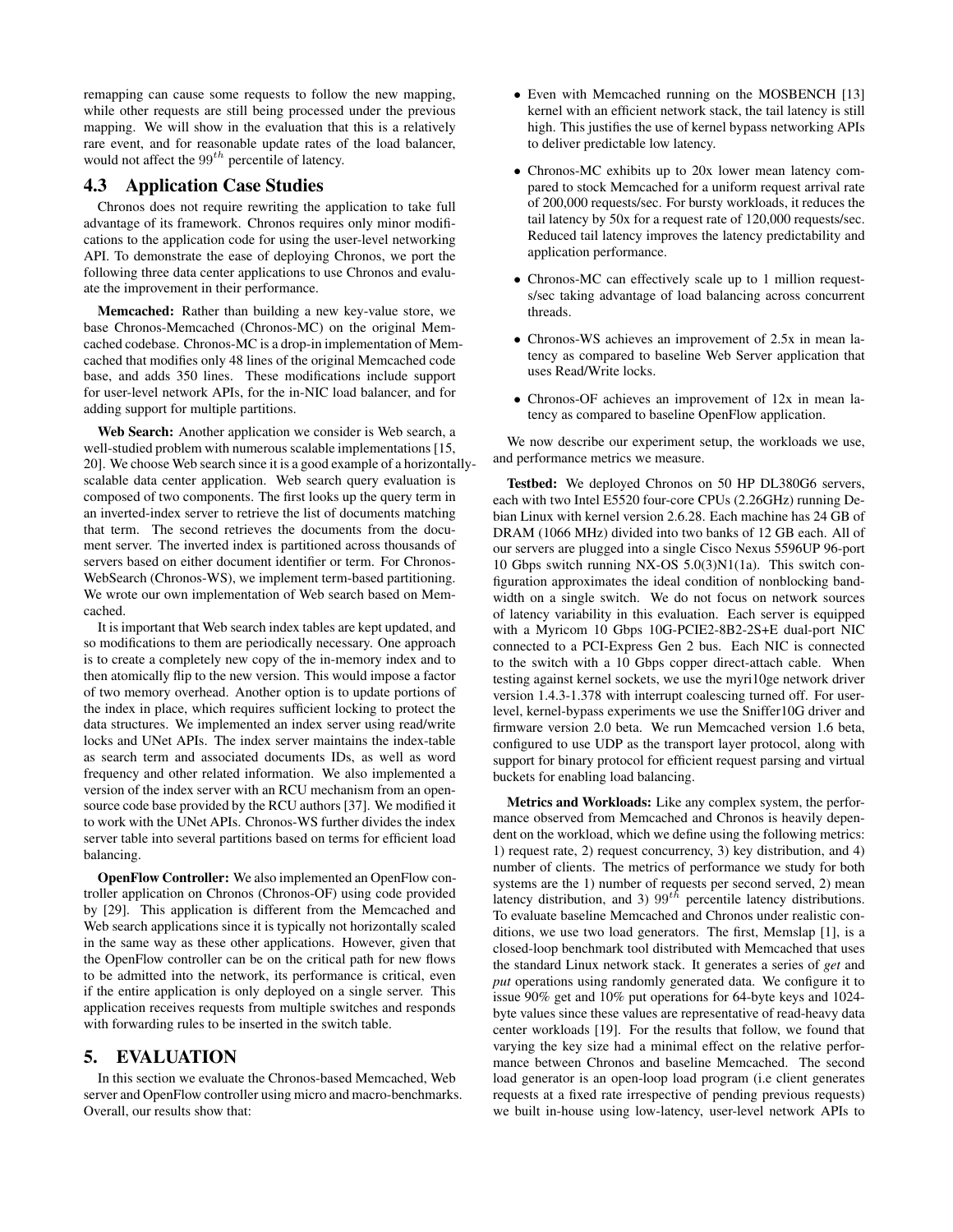

Figure 6: Legend:  $nT-mP$  stands for n thread m processes of Memcached(MC). Shown is the tail latency for one and four threads (1T and 4T) running in either one process or four processes (1P or 4P).

reduce measurement variability. Each instance of this second load generator issues requests at a configurable rate, up to 10Gbps per instance, with either uniform or exponential inter-arrival times. The KV-pair distribution used by the tool is patterned on YCSB [19]. Note that the latency numbers reported in figures generated by the closed-loop clients are higher by  $50-70 \mu s$  compared to open loop clients since closed loop clients also report the kernel and network stack latency. For Chronos, we run the load-balancer every  $50\mu s$ , unless specified otherwise.

#### 5.1 Memcached on an Optimized Kernel

We examine the latency of different configurations of Memcached instances – i) one single threaded, ii) one multi threaded (with four threads) and iii) multiple single threaded processes (four processes each running on its own core) – using the MOSBENCH kernel (pk branch) with an efficient network stack. The multi threaded Memcached incurs intra-thread lock contention, while the single threaded and multi-process configurations are free of intra thread lock contention. However, multiple single threaded Memcached processes can support more clients as compared to single threaded instances.

To measure the performance of these different configurations we use a configurable number of Memslap clients, each deployed on its own core to lower the measurement variability. A Memslap client opens a socket connection to one of the four Memcached process. While running in single threaded mode, and thus free of intrathread resource contention, we expect the single threaded, multiple process Memcached latency and variance to be lower than multithreaded instance on MOSBENCH. Figure 6 shows our results. For comparison, we also plot the performance of Memcached with the stock linux kernel. Our results show that even with the optimized MOSBENCH kernel, the  $99<sup>th</sup>$  percentile latency for four single threaded multi-process configuration is as high as  $810 \mu s$  with 140 clients (35 clients/process), indicating that the kernel's contribution to the tail latency is significant despite kernel optimizations and a lack of application lock contention.

#### 5.2 Uniform Request Workload

In this subsection we show that Chronos-MC reduces the mean application latency by a factor of 20x as compared to baseline Mem-



Figure 7: Latency of baseline Memcached (MC), Memcached with user-level network APIs (UNet locks), and Chronos (CH) with 10 open loop clients.

cached for a workload with uniform inter-arrival time and access pattern for requests. Chronos-MC also outperformed a Memcached implementation that only leveraged user-level networking but no other Chronos feature (request partition or load balancing). We started instances of the three different Memcached implementations with four threads each. We also instantiated 10 client machines running our custom open-loop load generator utilizing userlevel network APIs. Each client issues requests at a configurable rate, measuring the response time as perceived by the client as well as any lost responses. The server is pre-installed with 4GB of random data, and clients issue requests from this set of keys using a uniform distribution with uniform inter-request times. We use 1KB values and 64 byte keys in a 9:1 ratio of gets to sets. To avoid overloading the server beyond its capacity, each client terminates when the observed request drop rate exceeds 1%.

Figure 7 shows the results for this experiment. While baseline Memcached supports up to approximately 120,000 requests per second before dropping a significant number of requests, Chronos supports a mean latency of about 25  $\mu s$  up through 500,000 requests per second and rises just above  $50\mu s$  at 1M requests per second. The Memcached instance with just the socket API replaced with the user-level kernel API not only has higher mean latency, but the variation of latency is significantly higher, as shown by the  $99<sup>th</sup>$ percentile, indicating that reducing variability in the network stack, operating system, and application are all important to reduce tail latency.

We also evaluate the performance of Chronos-MC with a larger number of closed loop clients. We instantiated eight client Memslap processes on each physical client machine, and scaled up to 50 client machines. As shown in Figure 8, we see that Chronos-MC supports over 1 million transactions per second (TPS), limited only by the NIC's throughput limit of 10Gbps. With 120 clients, the number of requests served levels out, causing a small amount of additional latency as requests wait to be transmitted at the client. In contrast, baseline Memcached serves fewer request/sec with high latency.

## 5.3 Skew In Request Inter-Arrival Times

In this subsection, we show that the techniques used in Chronos deliver predictable low latency even with skewed request inter arrival times. With the skewed workload Chronos achieves 50x im-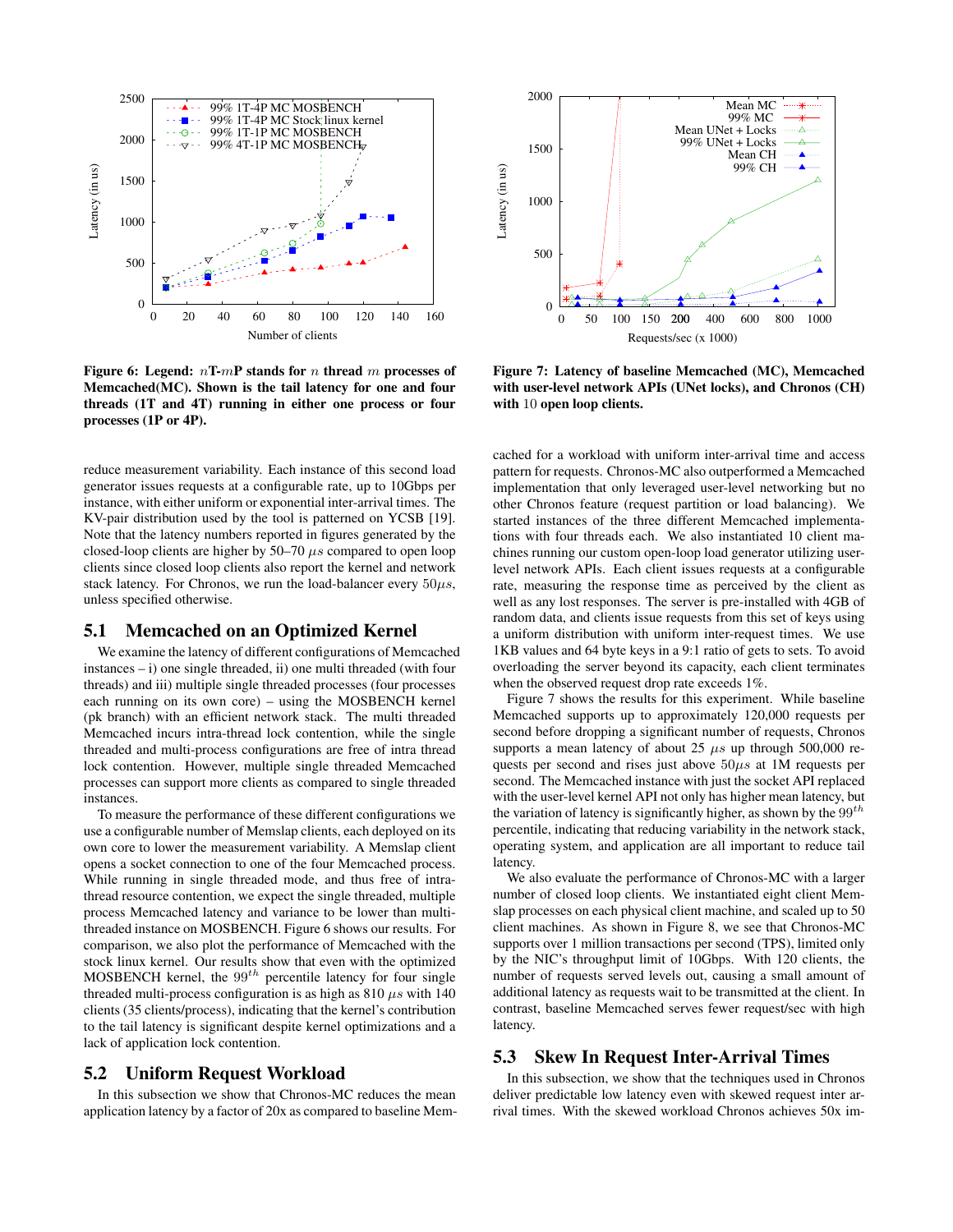

Figure 8: Latency as a function of the number of clients with the Memslap benchmark (closed loop).



Figure 9: The effect of skewed request inter-arrival times on tail latency. X-axis in logscale.

provement relative to baseline Memcached while serving 10,000 requests per second.

The presence of skewed request inter-arrival times means that, although the average request load might be manageable, there are short periods of request overload. Depending on how skewed the request pattern is, there might be several back-to-back requests followed by a gap in requests. From the server point of view, skewed workload induces a momentary state of overload, which results in application-layer queueing. To study this behavior, we use the methodology described by Banga and Druschel [9], originally presented in the context of Web server evaluation. Here, multiple clients generate traffic at a fixed rate, punctuated with synchronized short bursty periods. These bursty periods are characterized by two parameters: 1) the ratio of the maximum request rate in the burst and the overall average request rate, and 2) the duration of bursts. We fix the maximum-to-average request ratio to be 10, and limit the burst duration such that each burst has 10% of the total requests sent. Lastly, we ensure that the number of requests in a burst are fixed across the experiments.

Figure 9 shows the  $99^{th}$  percentile of latency for baseline Memcached (MC) as well as Chronos-MC (CH) across a range of burst periods. We see that in the baseline even short burst durations of



Figure 10: The latency with two threaded (2T) and four threaded (4T) instances of Chronos-MC under skewed request arrivals.



Figure 11: An evaluation of the responsiveness of the Chronos load balancer module across two time epochs  $(10 \mu s)$  on top and  $100\mu s$  in the middle) and the static mapping strategy (on the bottom).

1ms impose significant levels of application queueing at 10,000 requests per second, driving latency up to over a millisecond. Note that without request inter-arrival time skew, baseline Memcached supported up to 120,000 requests per second with sub  $500\mu s$  latency. (Figure 7). For Chronos-MC under a uniform request interarrival rate, latency stays largely flat up through 500,000 requests per second (Figure 7). However, just as in the baseline Memcached case, inducing request bursts drives up latency significantly while reducing the throughput of the system. For 1ms bursts, the request rate is reduced to 40,000 requests per second for keeping the latency under  $30\mu s$ , with an observed latency of up to 1ms at over 150,000 requests per second. For longer burst durations, this effect is more pronounced.

Figure 10 shows how load balancing with more threads improves the performance of Chronos-MC. We consider request loads up to 1M requests per second forwarded to Chronos instances with either two or four application threads, each running on its own CPU core. As in the single-thread case, bursts in request rates arriving faster than the effective service time of the application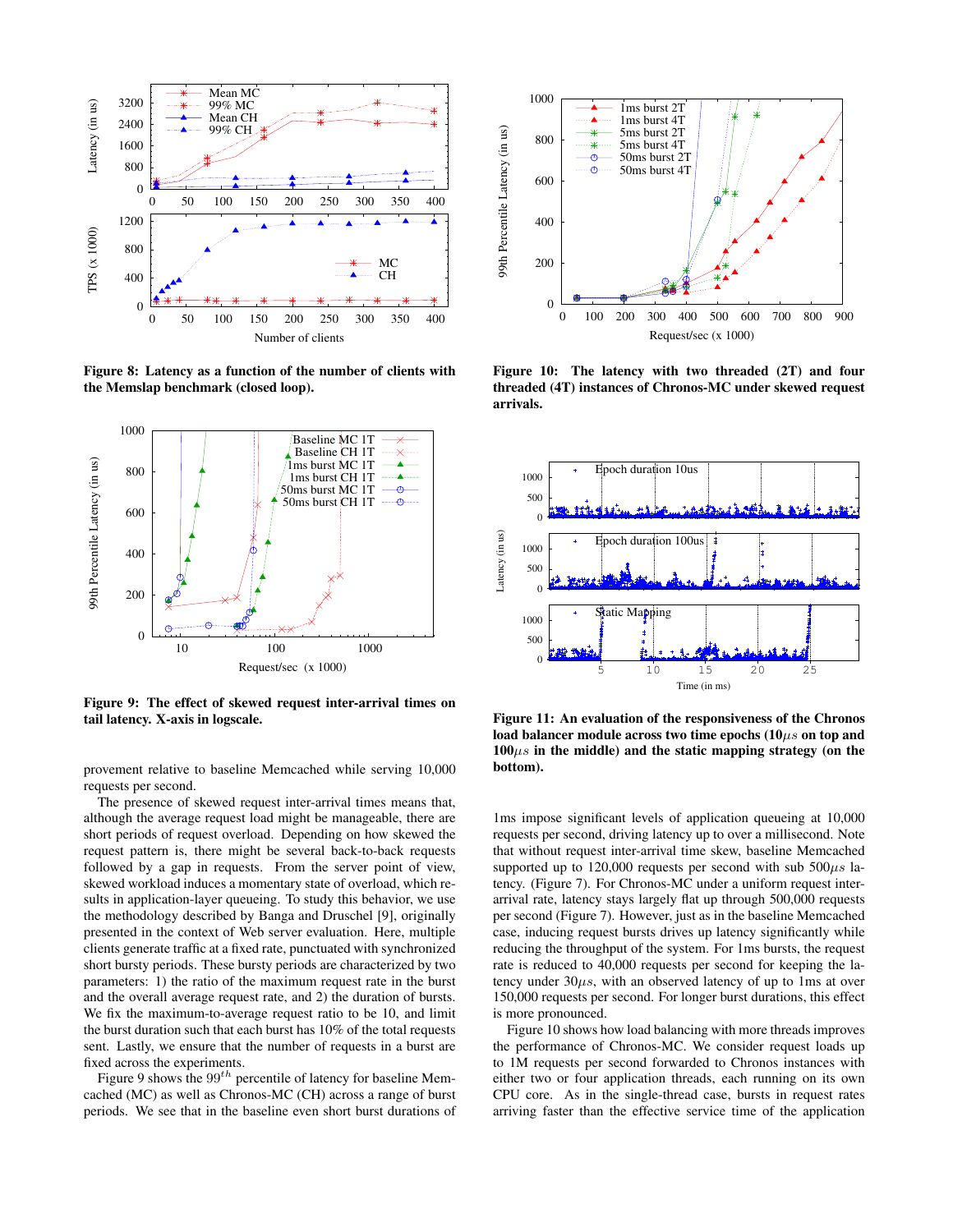induce application queueing, and thus increases in delay. This effect is more pronounced at higher loads, given that there is less time between arriving requests. Adding additional cores mitigates the effect of bursts, but for sufficient burst lengths queueing will still build up with any fixed number of CPU cores.

#### 5.4 Skew in Request Access Pattern

In this section, we show how loadbalancing with Chronos at fine grained time scales significantly reduces the latency variation with skewed request access patterns. Results are shown in Figure 11. The Chronos load balancing module periodically reapportions requests across application threads to evenly balance the load. As described in Section 4.2.3, the load balancer works in concert with the NIC-level hash function to ensure that requests are sent to application threads in such a way as to minimize or eliminate lock contention. Thus, with Chronos-MC, it is expected that the load balancer assigns requests across application threads such that each thread sees a strict partition of vBuckets.

We run the following experiment, to evaluate the responsiveness of Chronos-MC to request access skew. We set up a Chronos-MC instance with four threads and configure the load balancing module with an epoch time of  $10\mu s$  and  $100\mu s$ . A single open-loop client sends requests at a rate of 1 million requests/sec. Keys are chosen at random at the start of each client epoch such that three keys receive 99% of the requests. This pattern is motivated by the desire to have three of the four cores handling the hot/popular keys, and have the remaining core receive all of the cold/unpopular keys. We know by construction that without an adaptive load balancing module, each time the client epoch changes overload would occur since two or more popular keys would be handled by a single application thread, and the rate of requests is sufficiently high as to induce overload in that case. Note the client and the server epochs are not synchronized. We repeat the same experiment for a Chronos instance with static mapping of keys to threads. Figure 11 shows the latency distribution for Chronos at  $10\mu s$  (top),  $100\mu s$  (middle), and for the static mapping (bottom). At the start of each epoch, we see occasional long spikes in the  $100 \mu s$  case before it is able to adapt to shifts in workload. The static mapping approach fails when two or more popular keys are served from the same application since these types of co-located request hotspots cannot be migrated to other cores. Unlike previous figures which show only  $99<sup>th</sup>$  percentile latency number, Figure 11 shows all data-points including few outliers.

Discussion: Due to our reliance on partitioning to spread load across cores, there are certain cases that will cause the load balancing element in Chronos to perform poorly. When a single key in a partition, or the partition itself, becomes hugely popular, the rate of requests to that partition can overload a single thread. This happens when the request load approaches 500,000 requests/sec (which is greater than 5 Gbps of traffic). When a single key becomes that popular, we are limited in our response, and would suggest that the application itself be re-architected, since such a high get/set load on a single key would not be practical at scale. However, it is more likely that several keys in the same partition might together induce such a high load. We can alleviate this condition by moving those common keys to separate vBuckets, or by modifying the request handling logic in Chronos to allow the server to split and join buckets based on load demands. We have not yet evaluated these possible features.

#### 5.5 Chronos Web Search

As described in Section 4.3, the Web search application maintains a hash table to store the term and associated document, pro-

| Component  | # Switches | Mean<br>latency $(\mu s)$ | 99 %ile<br>latency $(\mu s)$ |
|------------|------------|---------------------------|------------------------------|
| OpenFlow   |            |                           | 140                          |
| OpenFlow   |            |                           | 250                          |
| Chronos-OF |            |                           | 50                           |
| Chronos-OF |            |                           |                              |

Table 2: Latency of the OpenFlow Controller.

tected by read/write locks. In Chronos-WS, we further divide this index into twelve partitions based on the term, and store them in separate tables protected by a mutex. We evaluate Chronos in comparison to an RCU lock-based implementation of the hash table that was provided by Triplett et al [37]. Additionally, we modified this implementation to work with the same user-level networking API used in Chronos to provide a direct comparison. For search we used 10-byte keys and 1400-byte values in the inverted index list, with a get/set requests ratio equal to 9:1. Figure 4 shows the results of our evaluation. Even with an implementation based on read/write locks and RCU, we see higher latency compared to Chronos-WS with large number of clients. The performance improvement of Chronos-WS would be higher if the workload shifted towards a more write-heavy mixture. The reason for this is that these primitives are optimized for read-heavy workloads and Chronos makes no such assumption about workload type. The RCU implementation based on user-level APIs scales up to 550K requests/sec, while the Chronos implementation scales up to 1M requests/sec. At low request rates and low levels of concurrency, the RCU implementation has similar performance as Chronos-WS. But as we increase the number of clients, and thus load on the server, the application latency increases from 2-3 microseconds to 6-11 microseconds for RCU-WS. This small variation in application latency results in a large end-to-end latency at high loads due to increased queuing delay.

#### 5.6 Chronos OpenFlow Controller

Finally, we show that the Chronos based implementation of the OpenFlow controller (Chronos-OF), which uses TCP for handling requests, reduces the mean latency for request processing by a factor of 12x as compared to baseline.

For this experiment, we replaced the default kernel TCP network implementation in the controller with the user-level TCP implementation provided by our NIC vendor in our evaluation testbed. The controller software itself is single-threaded. For generating load, we used the *Cbench* benchmark [18]. Cbench emulates switches that send *packet-in* messages to the controller, and waits for flow modification rules to be inserted in the switch forwarding tables in response. The controller implements a learning switch application, which generates appropriate forwarding rules in response to packetin events. We simulated 16 switches supporting 1M MAC entries as suggested in [18]. To measure the controller latency, we installed a packet mirroring rule described in Section 3.

Table 2 shows the results of this experiment. We see that removing the kernel has the predictable effect of reducing average latency. However, the effect on the  $99^{th}$  percentile of latency is that the difference between one emulated switch and sixteen emulated switches is only a single microsecond, as compared to 110 microseconds in the baseline case. We expect Chronos-OF controller performance to improve further by enabling load balancing for a multi-threaded implementation.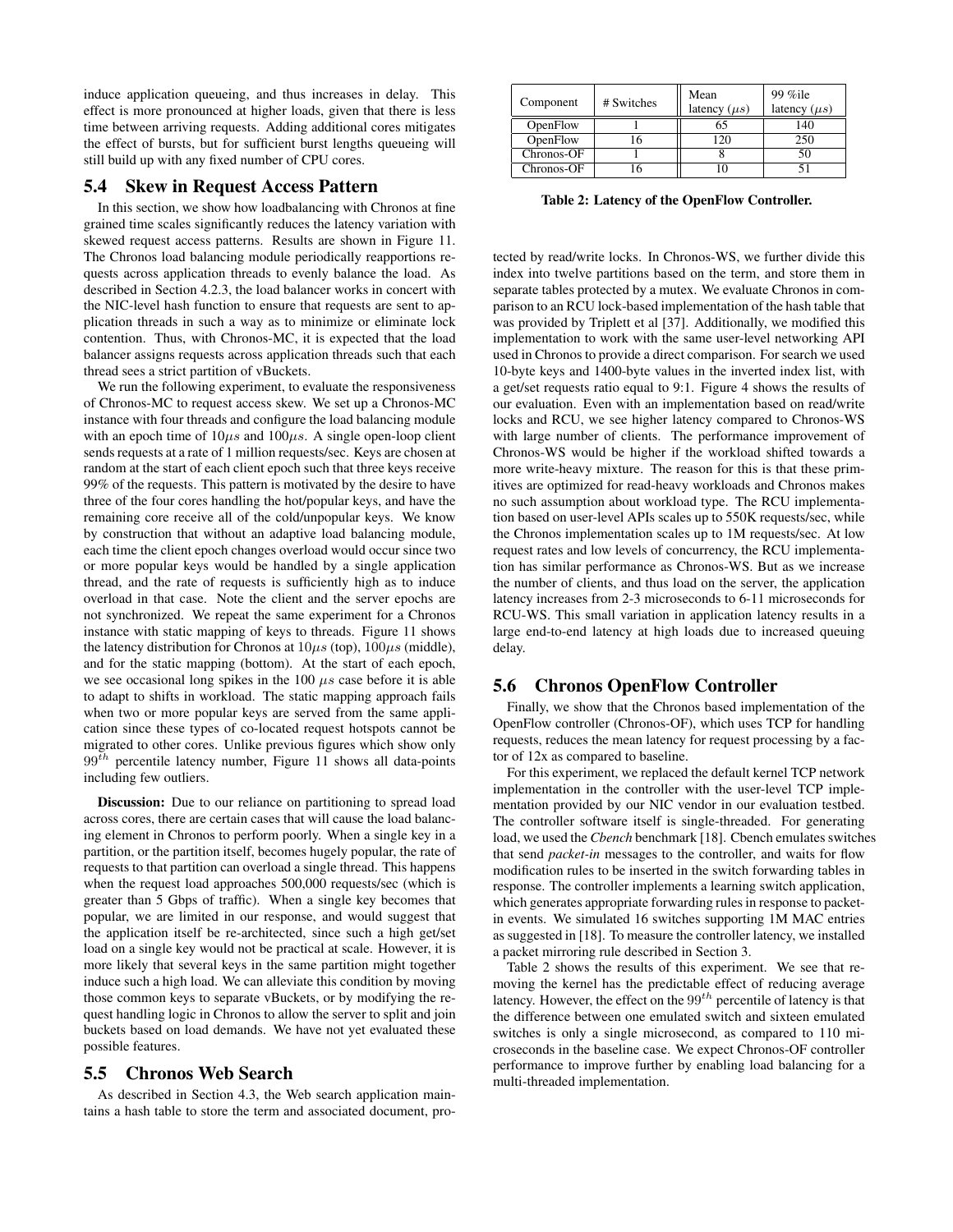

Figure 12: The effect of NUMA-awareness on the Chronos-Memcached load balancer. There is little difference at lower levels of utilization, and an approximate doubling of latency (and latency variation) at the highest levels of utilization.

#### 6. DISCUSSION

To achieve high efficiency, data center networks often rely on multi-tenancy and server virtualization to maximize resource usage. The feasibility of Chronos depends on being able to support these techniques in in a variety of different data center environments.

In a large, multi-tenancy data center, latency sensitive applications share the same endhost with other jobs. A key question for Chronos is what impact this sharing has on latency, and in particular tail latency. To gain some insight into this question, we setup an experiment to test this condition. We first set up a Memcached server, and started a background job that receives traffic from six clients in parallel. Each client sends traffic at rate of 440Mb/s to this background job. We instantiated 21 Memslap clients, and measured the latency of both a stock Memcached server, and Chronos, with and without the presence of the background traffic. These particular rates and numbers of clients were chosen to induce sufficient load on the system to evaluate this question. In the case of baseline Memcached, the presence of background traffic resulted in more than a 60% increase in tail latency, while Chronos-MC's performance was not affected by the presence of the background traffic. This initial result indicates that Chronos can provide low latency in the presence of multi-tenancy, and we seek to further evaluate this in more depth in future work.

Supporting virtualization in the data center and consolidating multiple VMs on a single endhost have become common place today. NIC hardware has been augmented to support SR-IOV, or Single Root I/O Virtualization. SR-IOV allows a guest OS to directly configure access to virtualized instances of the NIC without going through the hypervisor. Although not implemented in this work, we expect Chronos to leverage these features to provide predictable latency in a virtualized setting.

#### 6.1 Effect of NUMA-awareness on latency

Modern processor architectures employ non-uniform memory access (NUMA) architectures, in which memory is partitioned across two or more banks, or domains. The access time to a core-local domain is lower than that of a remote domain, and so it is advantageous to organize memory to be as domain-local as possible. To evaluate the effect of NUMA on Chronos, we setup an experiment

as follows. We choose a Chronos-based Memcached instance with four threads, of which two are in one NUMA domain, and two are in the other. We then adjust the memory allocator to allocate domain-local memory for each thread. We compared the observed latency of this with a second Chronos-based Memcached instance in which the allocator selects entirely domain-remote memory for each thread.

Figure 12 show the latency in these two cases. At low to medium rates of requests, there is little difference between the two policies. As the request rate exceed 1 million requests per second, there is a divergence in which the NUMA-remote instance imposes almost double the latency of the NUMA-local instance, with significantly high latency variation.

In our testbed, each NUMA domain contained four cores, which alone were enough to saturate the 10 Gbps NIC. Thus, it is not necessary to load balance requests across NUMA domains to meet throughput requirements. So ensuring that the load balancer restricts requests to NUMA-local cores is adequate for current link speeds. Furthermore, when running the server in low or moderate request loads, the effect is minimal in either case. Thus NUMA effects are not significant to the efficiency of Chronos, however their effect might become more pronounced in environments utilizing virtual machines. The specific issue arises when cores from different NUMA domains are assigned to the same virtual machine, causing high memory latencies and increasing tail latency.

## 7. RELATED WORK

Optimized Network/OS interfaces: A key bottleneck that our work addresses is the kernel and network stack overhead. We share this goal with several academic and industrial efforts. User-level networking was developed to support applications which emit packets at a high rate, and to reduce latency in the kernel [16, 11, 39]. Arsenic [30] proposed installing custom filters in NIC for packet classification. While user-level networking APIs are integral to the early partitioning aspect of our design, Chronos also facilitates per-CPU core load balancing and removing application lock contention through deep-packet inspection using these APIs to reduce application tail latency. Myrinet [12] and Infiniband [21] are examples of low-latency, high bandwidth interconnect fabrics that are often used in high-performance computing clusters. While Myrinet and Infiniband address a key bottleneck, Chronos focuses on commodity Ethernet switching and eliminates latency across the entire end-to-end application path, including application lock contention and hotspots.

Operating System Improvements: There have been various proposals on improving the scalability and performance of the Linux kernel. Corey [13] identified numerous instances of in-kernel data structure sharing which reduced potential parallelism across threads, and proposed address ranges, kernel cores, and sharing to improve kernel performance. In [31], the authors conclude that locking and blocking system calls were significant causes of application performance degradation. Boyd-Wickizer et al. [14] study the scalability of seven applications, including Memcached, across a 48-core machine and conclude that by modifying the kernel and applications, it is possible to remove many performance bottlenecks. However, their study focused on throughput, and not latency. With Chronos, we find that even for single-threaded processing the kernel introduces significant additional latency, even after accounting for these recent improvements. An analysis of latency in the endhost network stack was carried out by Larsen et al. [24].

Lock Contention: Lock contention has long been recognized as a key impediment to performance of shared memory and multi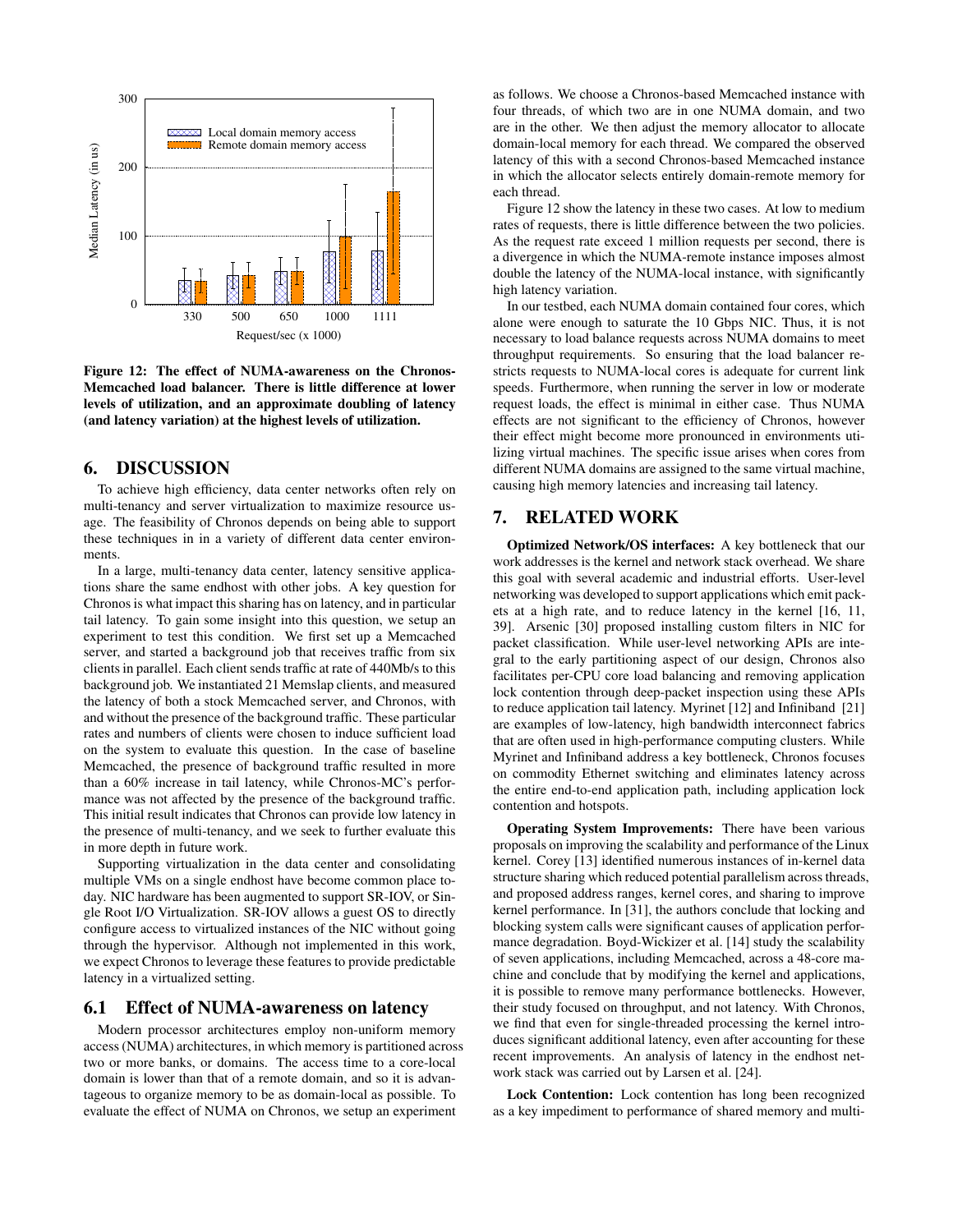threaded applications [36]. Replacing mutex locks with read/write locks may have little advantage [17]. Triplett et al. [37] propose a dynamic concurrent hash table with resizing using a *read-copy update* (RCU) mechanism. This mechanism works well in situations where the number of reads is significantly greater than writes. VoltDB [38] and H-Store [22] partition application state in memory across the CPU cores to achieve scalability. Here, incoming requests are partitioned at the application layer after arriving to the process. Our approach is different in that we rely on deep-packet capabilities of the NIC hardware to partition requests before they arrive to the OS or application.

Data center Networks & Applications: New transport protocols like DCTCP [5] and QCN [4] reduce in-network queueing and congestion, further reducing network latency. Recent proposals such as DeTail [40] and HULL [6] also focus on reducing latency by performing in-network traffic management. There have been numerous efforts to improve Memcached's throughput [10, 33], though none specifically look at improving predictable tail latency. Previous efforts to improve performance of Memcached over RDMA protocol [8, 23] required redesigning Memcached from the ground up and works only for a single threaded implementation.

#### 8. CONCLUSIONS

The scale of modern data centers enables developers to deploy applications across thousands of servers. However, that same scale imposes high monetary, energy, and management costs, placing increased importance on efficiency. To meet strict SLA demands, developers typically run services at low utilization to rein in latency outliers, which decreases efficiency. In this work, we present Chronos, an architecture to reduce data center application latency especially at the tail. Chronos removes significant sources of application latency by removing the kernel and network stack from the critical path of communication by partitioning requests based on application-level packet header fields in the NIC itself, and by load balancing requests across application instances via an in-NIC load balancing module. Through an evaluation of Memcached, OpenFlow, and a Web search application implemented on Chronos, we show that we can reduce latency by up to a factor of twenty, while significantly reining in latency outliers. Reducing the taillatency of data center applications results in improving efficiency of data center applications since more clients can be served from a limited set of resources. The result is a system that can enable more throughput by increasing predictability, a key contribution to improving data center efficiency.

## 9. ACKNOWLEDGMENTS

We would like to thank Abhijeet Bhorkar and Mohammad Naghshvar for input on our analytical analysis, as well as the anonymous reviewers of this work for their valuable insight and advice. We would also like to thank authors of [37] for sharing RCU implementation. This work was supported in part by NSF Grants CSR-1116079 and MRI CNS-0923523, and a NetApp Faculty Fellowship.

## 10. REFERENCES

- [1] Memslap Benchmark. http: //docs.libmemcached.org/memslap.html.
- [2] J. H. Ahn, N. Binkert, A. Davis, M. McLaren, and R. S. Schreiber. HyperX: Topology, Routing, and Packaging of Efficient Large-Scale Networks. In *SC*, 2009.
- [3] M. Al-Fares, A. Loukissas, and A. Vahdat. A Scalable, Commodity Data Center Network Architecture. In *SIGCOMM*, 2008.
- [4] M. Alizadeh, B. Atikoglu, A. Kabbani, A. Lakshmikantha, R. Pan, B. Prabhakar, and M. Seaman. Data Center Transport Mechanisms: Congestion Control Theory and IEEE Standardization. In *CCC*, 2008.
- [5] M. Alizadeh, A. Greenberg, D. A. Maltz, J. Padhye, P. Patel, B. Prabhakar, S. Sengupta, and M. Sridharan. Data Center TCP (DCTCP). In *SIGCOMM*, 2010.
- [6] M. Alizadeh, A. Kabbani, T. Edsall, B. Prabhakar, A. Vahdat, and M. Yasuda. Less is More: Trading a little Bandwidth for Ultra-low Latency in the Data Center. In *NSDI*, 2012.
- [7] A. Allen. *Probability, Statistics, and Queueing Theory with Computer Science Applications*. Academic Press, 1978.
- [8] J. Appavoo, A. Waterland, D. Da Silva, V. Uhlig, B. Rosenburg, E. Van Hensbergen, J. Stoess, R. Wisniewski, and U. Steinberg. Providing a Cloud Network Infrastructure on a Supercomputer. In *HPDC*, 2010.
- [9] G. Banga and P. Druschel. Measuring the Capacity of a Web Server. In *USENIX USITS*, 1997.
- [10] M. Berezecki, E. Frachtenberg, M. Paleczny, and K. Steele. Many-Core Key-Value Store. In *IGCC*, 2011.
- [11] M. A. Blumrich, K. Li, R. Alpert, C. Dubnicki, E. W. Felten, and J. Sandberg. Virtual Memory Mapped Network Interface for the SHRIMP Multicomputer. In *ISCA*, 1994.
- [12] N. J. Boden, D. Cohen, R. E. Felderman, A. E. Kulawik, C. L. Seitz, J. N. Seizovic, and W.-K. Su. Myrinet: A Gigabit-per-Second Local Area Network. *IEEE Micro*, 1995.
- [13] S. Boyd-Wickizer, H. Chen, R. Chen, Y. Mao, M. F. Kaashoek, R. Morris, A. Pesterev, L. Stein, M. Wu, Y. Dai, Y. Zhang, and Z. Zhang. Corey: An Operating System for Many Cores. In *OSDI*, 2008.
- [14] S. Boyd-Wickizer, A. Clements, Y. Mao, A. Pesterev, M. F. Kaashoek, R. Morris, and N. Zeldovich. An Analysis of Linux Scalability to Many Cores. In *OSDI*, 2010.
- [15] S. Brin and L. Page. The Anatomy of a Large-scale Hypertextual Web Search Engine. In *WWW Conference*, 1998.
- [16] P. Buonadonna, A. Geweke, and D. Culler. An Implementation and Analysis of the Virtual Interface Architecture. In *SC*, 1998.
- [17] B. Cantrill and J. Bonwick. Real-world concurrency. *Queue*, 6(5):16–25, Sept. 2008.
- [18] OpenFlow Cbench Controller Benchmark. http://www.openflow.org/wk/index.php/ Oflops#Benchmarks.
- [19] B. F. Cooper, A. Silberstein, E. Tam, R. Ramakrishnan, and R. Sears. Benchmarking Cloud Serving Systems with YCSB. In *SoCC*, 2010.
- [20] A. Fox, S. D. Gribble, Y. Chawathe, E. A. Brewer, and P. Gauthier. Cluster-Based Scalable Network Services. In *SOSP*, 1997.
- [21] Infiniband. http://www.infinibandta.org/.
- [22] E. P. Jones, D. J. Abadi, and S. Madden. Low Overhead Concurrency Control for Partitioned Main Memory Databases. In *SIGMOD*, 2010.
- [23] J. Jose, H. Subramoni, M. Luo, M. Zhang, J. Huang, M. Wasi-ur Rahman, N. S. Islam, X. Ouyang, H. Wang, S. Sur, and D. K. Panda. Memcached Design on High Performance RDMA Capable Interconnects. In *ICPP*, 2011.